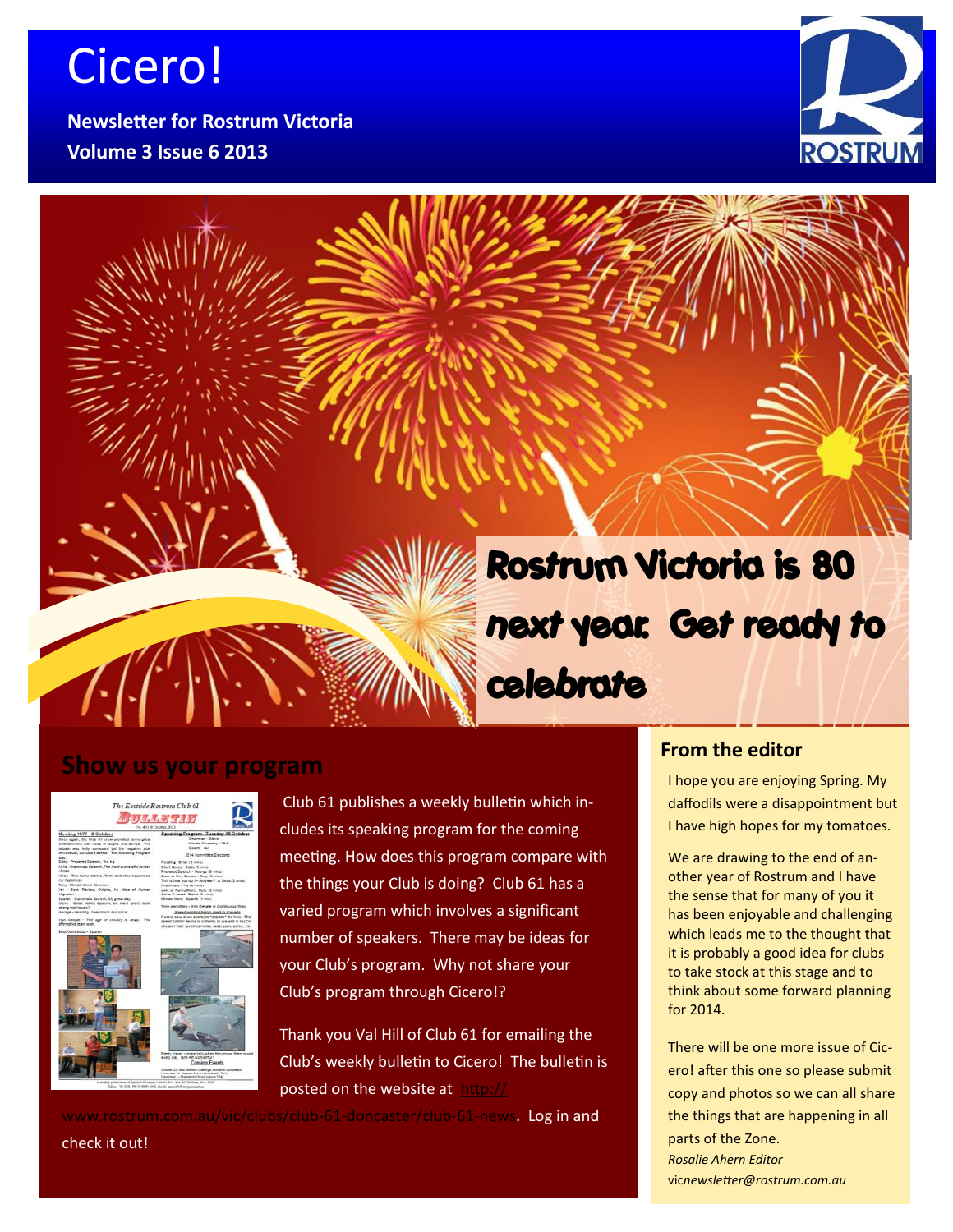# Vale David Tiller



David joined Rostrum club 54 in May this year. He was a welcome addition to the club with his enthusiasm and effervescence.

In early September he suffered a stroke which left him unable to talk, or move and despite all the best efforts of the hospital staff his quality of life rapidly deteriorated until, unfortunately on the 16th of September he passed away. Although his stay with us was only brief, he left a lasting impression and will be sadly missed.

### Club 68 Carnegie Visitors Night

Club 68's recent great initiative was to organise a Visitors Evening. Flyers were drawn up, other Rostrum clubs and visitors were invited. Club 68 speakers Rob and Mark entertained the group with their tales of elephants and iphones. Debbie Welsh (club 45) ran what must rank as one of the funniest Radio 3RM plays ever with speakers drawing on their best dramatic skills. Jenny Blain (club 45) provided a tutorial / workshop on Good Speeches. A well attended evening with lots to learn.



### <del>. . . . . . . . . . . . . . . . . . .</del> . Chairmanship Quiz No 5

This is the fifth quiz on chairmanship. How much do you know?

You could discuss these questions in your Club's next meeting and work out your answers. Please send answers to the Editor.

First correct answer will win a book on Public Speaking for their Club library.

<u>TA BITA DA BITA BATA DA BITA BITA BITA B</u>

Results will be published in the next edition of Cicero!.

1. What should a Chairman do if there somebody disagrees with a ruling?

- 2. What should a Chairman do if they are uncertain of the exact wording of a Motion?
- 3. How should a Chairman ensure that all members voting are entitled to vote or otherwise?
- 4. How should a Chairman deal with an unruly member?
- 5. How can a Chairman participate in a debate?
- *Freeman Spencer Meier*



### The Power of Public **Speaking**

7 people were hanging onto a rope that came down from a helicopter that has just plucked them from a raging bushfire: 6 men, 1 woman.

The rope started to fray, so they all agreed one person should let go to save the others; however, no one would volunteer, so the woman decided she would give up her life.

First, though, she gave a lovely speech about how she was always giving up things for her husband, her children and her friends. When she finished speaking, all the men clapped.

*Murray Mason Club 45*

### **Our newest Freeman**

A Webmaster, a Sidney Wicks competition winner and a Freeman walk into a bar…

Wait a minute, that joke is not about three different people; it's about our newest Freeman, Jenny Blain.

Jenny started her Rostrum life ten years ago at Club 45. She wanted to learn how to speak in public so that she would never again go to a funeral, as she did for her grandfather, where no-one who knew him got up to tell his story. Jenny has achieved what she set out to do and has won the Dietrich Memorial Speaking Competition, the Jo Davis Competition and, nationally, the Sidney Wicks Competition. She has also mentored many Rostrum members within Club 45 and in the wider Rostrum family. Jenny, however, sometimes does not know where to stop, running a competition speech workshop for Penguin Club members before the 2009 Dietrich Memorial Competition. (You guessed it, a Penguin member won!)

Jenny has also turned the Rostrum website into an excellent marketing tool, as well as a resource for members. She has worked to train members and State webmasters on using the website to its full potential. Her work on the Voice of Youth had brought Voice of Youth registration into the 21st century.

Club 45 is proud of Jenny's achievements, and very pleased that these achievements have been recognised on the National Rostrum stage by way of Freemanship. *Debbie Welsh Club 45*

*Your editor of Cicero! also thanks Jenny for her work on Cicero! She has great forbearance and patience when I fail deadlines and then nitpick changes in final artwork. The impact of Cicero! is made possible by Jenny's typically low key but professional approach. Many thanks Jenny and congratulations*.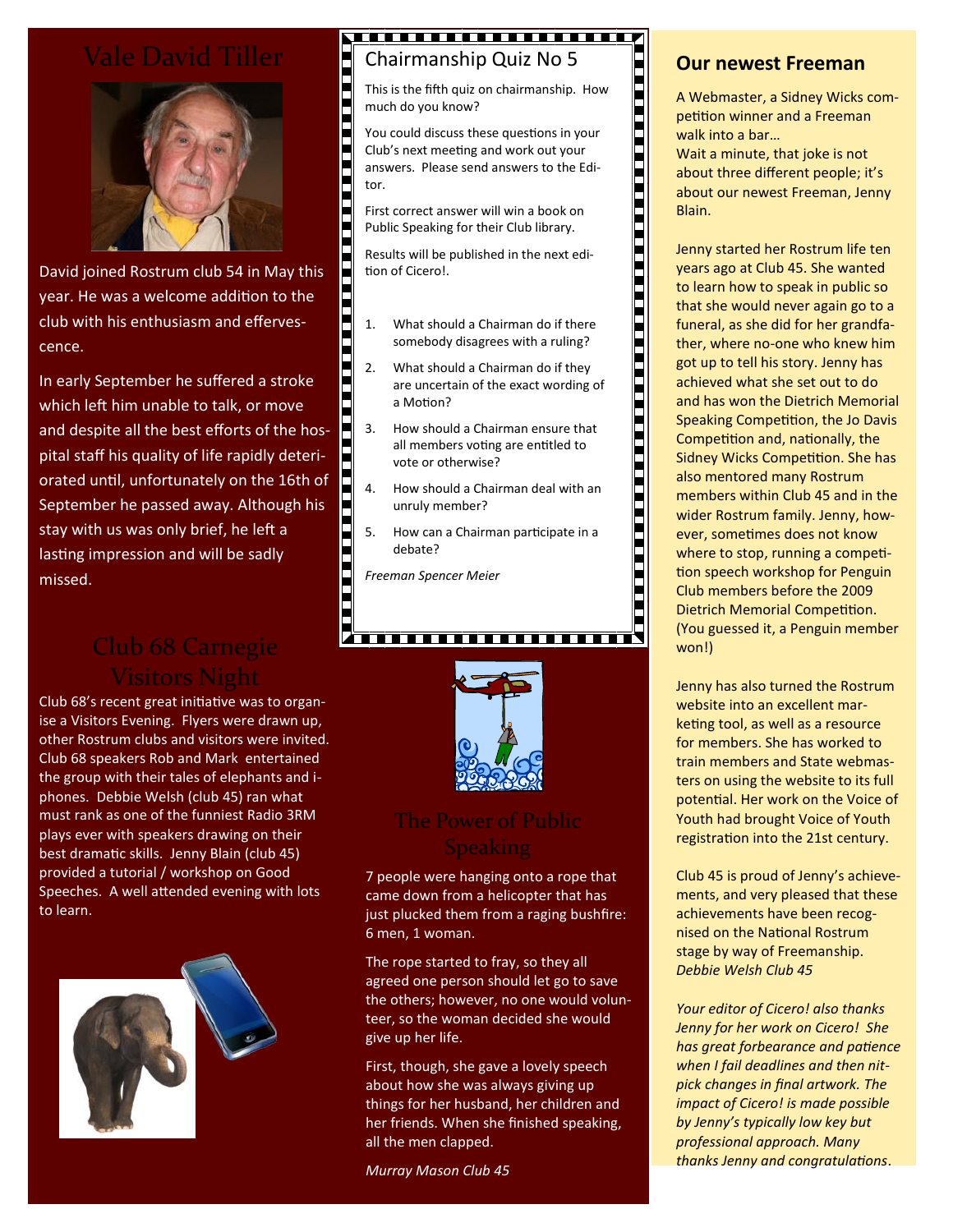

# **A Night for Footy Tragics**

### **Prize Winning Speakers and their roles**

Tamaki - Winning Captain, All they had was some Tim Tams Kate—spectator Murray - James Hird, A suspicious fundraiser

September 24 at Club 61 saw an assembly of the best that Rostrum and football have to offer. Club 45 and Club 20 were guests for an evening which featured contributions from a losing coach, a media representative, a reported player and other well known football characters. What a great fun way to practice Rostrum skills...a lot of impromptu and on-the –spot reactive communication all washed down with pies and club theme songs.

Here are some photos of the various representatives of bogan football culture who in real life are clean, tidy and articulate members of Rostrum.

*Many thanks to Brian and Val Hill for the photographs of the Grand Final Night*

## **Other faces at the Grand Final night**



Clubs 61, 45 and 20 participated in the Grand final night representing commentators, coaches, players, club presidents, umpires and cheer-squad members .



Club members showed their talents acting out their football roles providing an entertaining evening for all.

#### **Answers to Chairmanship Quiz No 4**

- *1. Second speeches are not normally permitted. The Chairman should not allow:*
- *a speaker to speak for the second time to the same question*
- *the Mover or Seconder of a motion to move or second an amendment to the motion*
- *the Mover or Seconder of an amendment to move or second an amendment , or a later amendment to the same motion*
- *anyone who has spoken to the motion or amendment to move or second any formal motion that will deny other people the opportunity to speak.*

*2. The Chairman must remain impartial. If they feel strongly about a matter they should vacate the Chair temporarily. It is not ethical to leave the Chair to participate in a debate which has progressed for some time; the moment to leave the Chair is before the debate starts.*

#### *3. The Chairman may vary the order of business in 2 ways:*

- *A member may ask leave to vary the Agenda times. The Chairman then only needs to ask the question "Is leave granted?" If the only response is AYE the leave is granted. If any member says NO leave is refused*
- *A motion must be moved "That so much of Standing Orders regarding the timing of the business of the Meeting be suspended". This Motion is subject to debate*
- *4. Depending on the Constitution or Standing Orders, the Chairman may have a normal deliberative vote as a member providing that they exercise it before the result is known. A casting vote is only allowed if permitted under the Constitution or Standing Orders.*
- *5. The practical remedies available to a Chairman are:*
- *to cajole the person concerned*
- *to order a short adjournment to allow tempers to cool down, or*
- *to invite a Motion that the person concerned be removed from the Meeting*